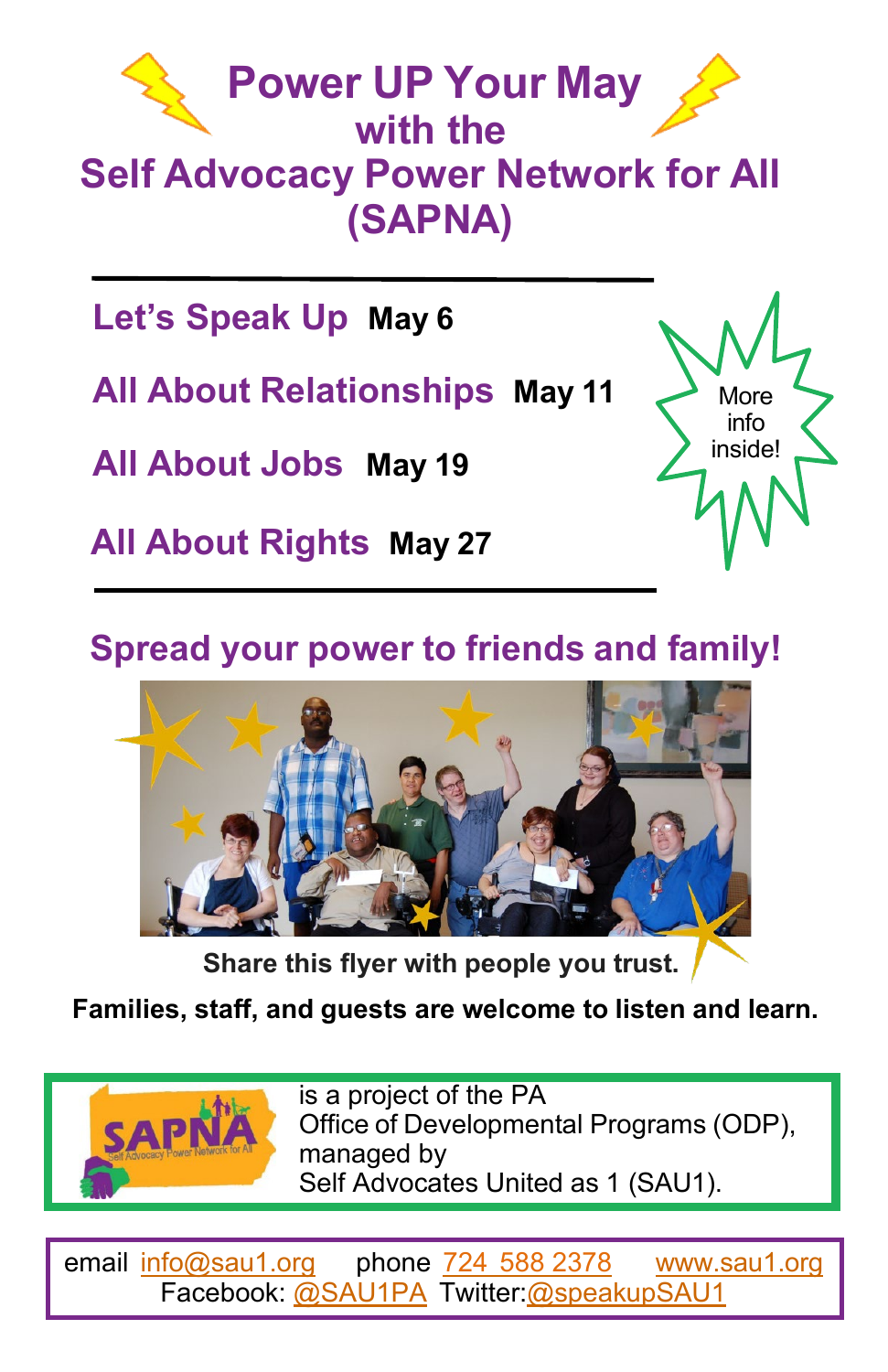

All SAPNA events are scheduled for eastern standard time and close captioned for those using video. SAU1 Power Coach Gretchen